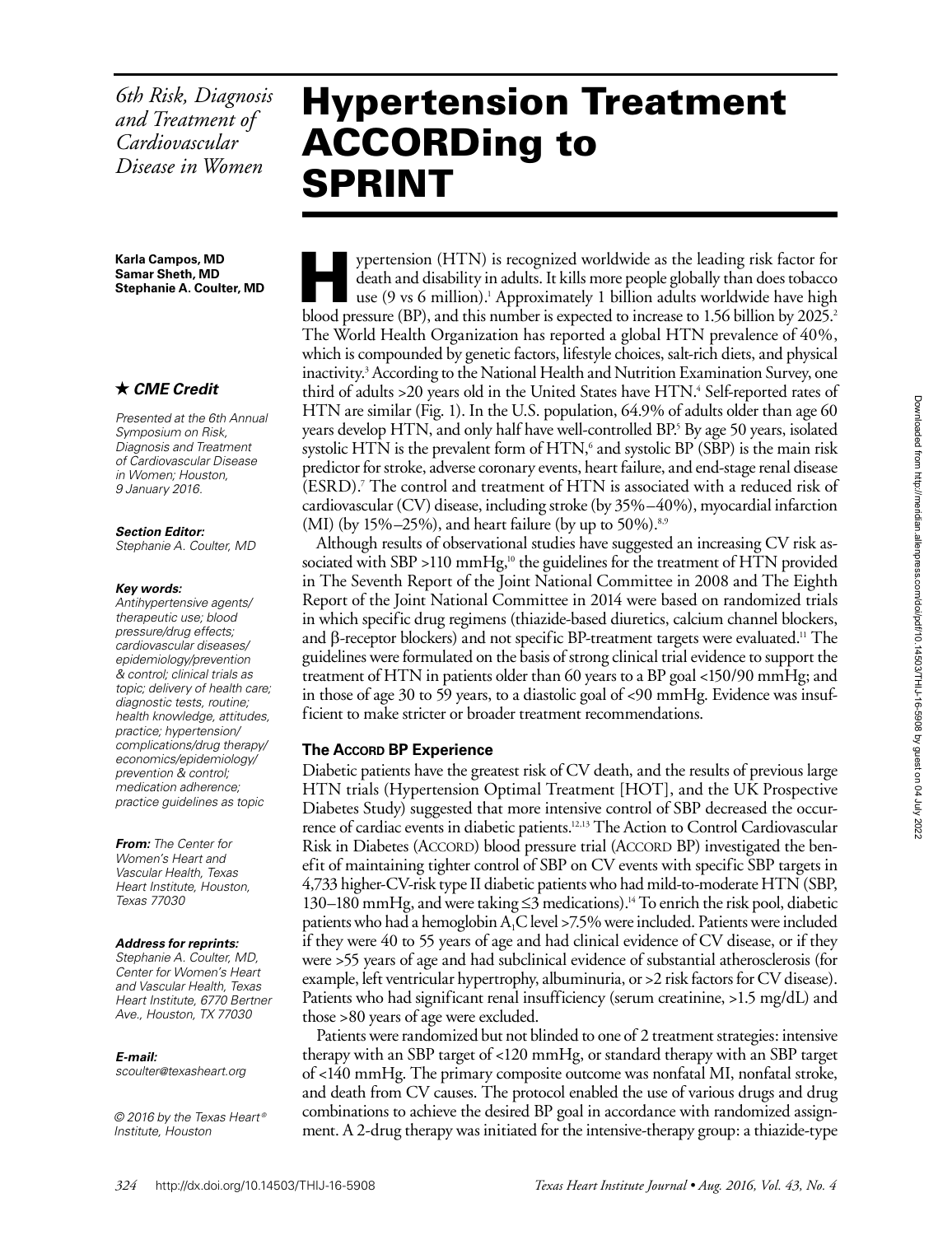

*Fig. 1 Centers for Disease Control and Prevention (CDC). Prevalence of Hypertension, 2011: U.S. adults ages 20 and older (percentage).* 

*From: Centers for Disease Control and Prevention Behavioral Risk Factor Surveillance System*

diuretic plus an angiotensin-converting enzyme inhibitor, an angiotensin II receptor blocker, or a β-blocker. Other drugs could be added or titrated at each visit to achieve the specific BP goal.

Despite marked early and sustained differences in the mean SBP between the intensive- and standardtherapy groups, after a mean follow-up period of 4.7 years, intensive therapy to an SBP <120 mmHg versus standard therapy to <140 mmHg did not reduce the rate of fatal or nonfatal major CV events in diabetic patients. The secondary outcome of nonfatal and fatal stroke was lower in the intensive-therapy group than in the standard-therapy group. However, adverse events, including syncope, hypotension, and hypokalemia, occurred more often in the intensive-therapy group. The same number of participants in both groups developed ESRD; however, the intensive-therapy group had a lower mean glomerular filtration rate at the end of the study.

### **The Sprint Experience**

The Systolic Blood Pressure Intervention Trial (SPRINT) was a randomized trial designed to compare intensive versus standard BP therapy in 9,361 nondiabetic patients who had HTN (SBP, 130–180 mmHg) and who were at risk of developing heart or kidney disease. The treatment-regimen algorithms used in Sprint were similar to those in the ACCORD BP trial. In SPRINT, nondiabetic patients who were >50 years of age and at elevated cardiac risk were randomly assigned to receive either intensive therapy (SBP target, <120 mmHg) or standard therapy (SBP target, <140 mmHg). The participants' mean BP at baseline was 139.7/78.2 mmHg, with 90% of the patients receiving baseline HTN therapy. Patients who had ESRD or a history of stroke were excluded. The composite primary endpoint included heart failure, acute coronary syndromes without MI, CV-related death, nonfatal stroke, and nonfatal MI. The 2 treatment strategies resulted in a rapid and persistent reduction in SBP, which met the specific goals of each strategy (Fig. 2).<sup>15</sup> The SBP was

reduced by 18 mmHg in the intensive-therapy group and by 5 mmHg in the standard-therapy group. Intensive therapy required, on average, 3 antihypertensive medications, compared with 2 in the standard-therapy group. After a median follow-up period of 3.26 years, the relative risk of a major CV event was 25% lower for the participants in the intensive-therapy group. In addition, intensive therapy reduced the occurrence of other important outcomes, including heart failure (a 38% lower relative risk), death from CV causes (a 43% lower relative risk), and all-cause death (a 27% lower relative risk). In the intensive-therapy group, the number needed to treat to prevent a major event or death was 61; in the standard-therapy group, it was 90. Reduction in heart failure necessitating hospitalization was the primary driver of the composite endpoint (*P*=0.002). There was no significant effect on rates for MI (*P*=0.19), non-MI acute coronary syndrome (*P*=0.99), or stroke (*P*=0.5).16

The overall occurrence of severe adverse events was not significantly different between groups. However, severe adverse events associated with hypotension, syncope, and electrolyte abnormalities, and acute kidney injury or renal failure, were more prevalent in the intensive-therapy group.

The CV and survival benefits of lowering SBP to a goal of 120 mmHg observed in Sprint illustrates the importance of treating nondiabetic and even elderly atrisk patients who have mild and moderate HTN.

## **Making Sense of Accord after Sprint**

Although Sprint had an older population than did the ACCORD trial (median age, 68 vs 63 yr), it excluded patients who had diabetes mellitus and a history of stroke.



*Fig. 2 Graph shows comparison of systolic blood pressure measurements between the Sprint treatment groups.* 

*From: Sprint Research Group, Wright JT Jr, Williamson JD, Whelton PK, Snyder JK, Sink KM, et al. A randomized trial of intensive versus standard blood-pressure control. N Engl J Med 2015;373(22):2103-16.15 Copyright © 2015 Massachusetts Medical Society. Reprinted with permission.*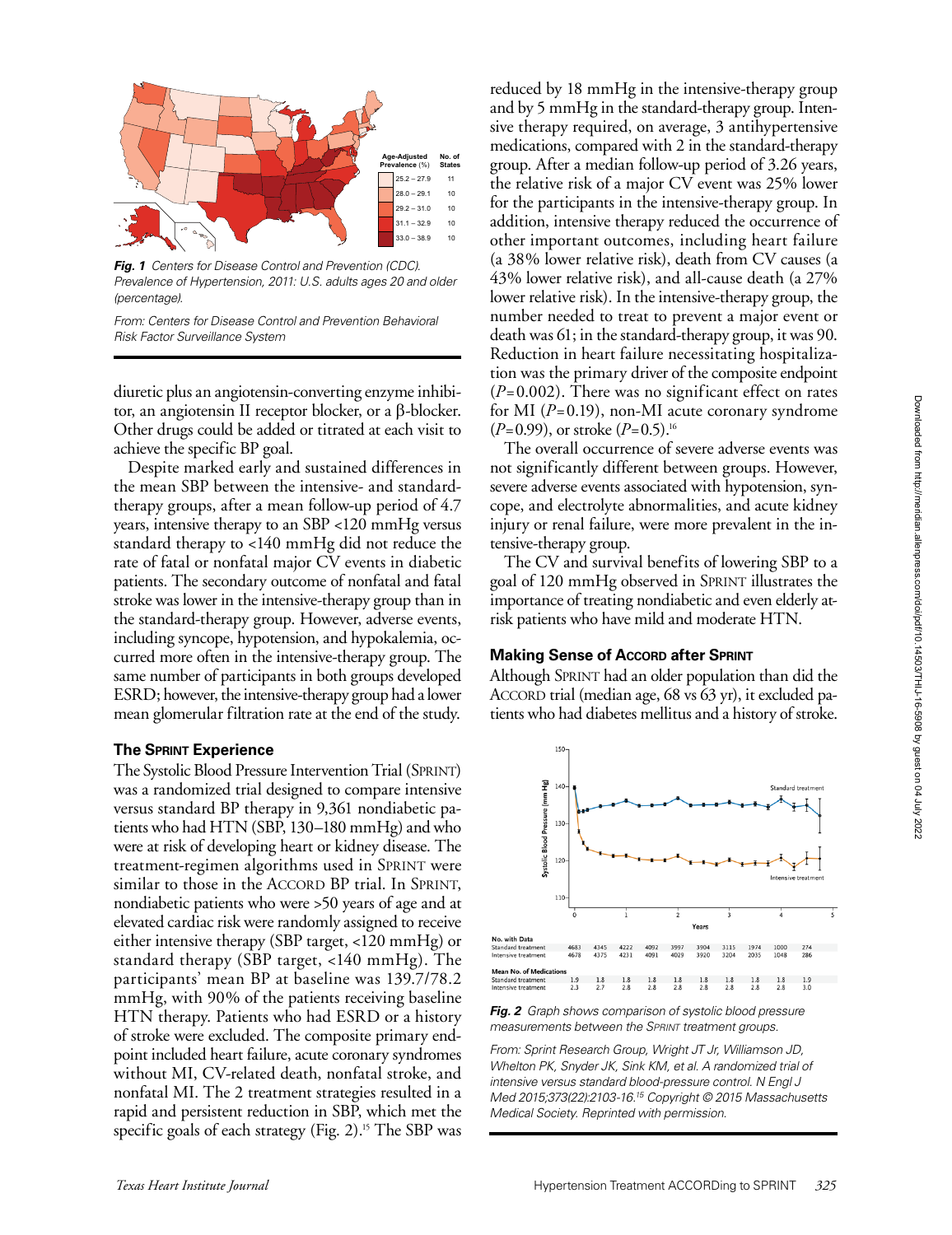The 2 trials had similar HTN-treatment algorithms and treatment goals. In both studies, patients with difficultto-control or severe HTN were excluded (Fig. 3).<sup>17</sup>

As shown in the editorial that accompanied the SPRINT results,<sup>18</sup> the effects on individual outcomes in the SPRINT and ACCORD trials were generally consistent. Two important differences between the trials might contribute to the apparent disparity in the results. The primary composite event in SPRINT included heart failure, which significantly affected the composite outcome in this elderly cohort (28% of SPRINT participants were >79 yr of age) that had more patients at risk of heart failure (for example, those who had chronic renal insufficiency). The statistical power of the ACCORD trial was lower than that of SPRINT. The sample size for the AC-CORD trial was roughly half of that for SPRINT  $(4,733 \text{ vs } 1)$ 9,361). The projected placebo event rate in the ACCORD trial was double the actual event rate (4% vs 2.09%), which reduced the power to detect a treatment effect <27%. The Accord trial had a complicated factorial trial design with treatment comparisons of standard and intensive glycemia and lipid targets, which might also have diluted the risk pool. In SPRINT, which had a larger sample size than the ACCORD trial and, thus, greater power to discern a treatment effect, the combined endpoint was reduced by 25%; and deaths, by 27%. In the ACCORD trial, a similar composite CV outcome was lowered nonsignificantly by 12%, with a wide 95% confidence interval.

The SPRINT results indicate that treating even mildly elevated SBP in nondiabetic patients, including the elderly, reduces the risk of heart failure, CV-related death, and all-cause death. The conferred benefit was clearly shown for an SBP-treatment goal of <120 mmHg and was unrelated to the HTN-treatment regimen. In diabetic patients, the SBP treatment goal remains <140 mmHg, although stroke risk was diminished when SBP was lowered to 120 mmHg.

Clearly, there is a need for standardization of SBP measurements in the clinic before beginning treatment, in order to avoid overtreatment. SPRINT raises our awareness of the need for accurate SBP measurements during the patient's office visit. The in-office "snapshot" SBP measurement should be obtained after 5 minutes of rest, with 3 measurements made at least one minute apart.19 Although out-of-office BP readings are prognostically superior to in-office readings,<sup>16</sup> carefully performed in-office BP readings still dictate treatment. Careful monitoring of SBP in and out of the office should ensure that most patients attain the current minimum treatment goal.

Total costs for HTN treatment in the U.S. were estimated to be \$73.4 billion in 2009. Despite these costs, only 50% of patients undergoing pharmaceutical treatment for HTN attained BP control. The chief reasons for inadequate BP control are lack of adherence to the therapy because of its complexity (for example, missing doses of an antihypertensive medication), the cost of



*Fig. 3 Graph shows individual and combined outcomes of the Sprint and Accord trials.* 

*From: Perkovic V, Rodgers A. Redefining blood-pressure targets--Sprint starts the marathon. N Engl J Med 2015;373(22):2175-8.17 Copyright © 2015 Massachusetts Medical Society. Reprinted with permission.*